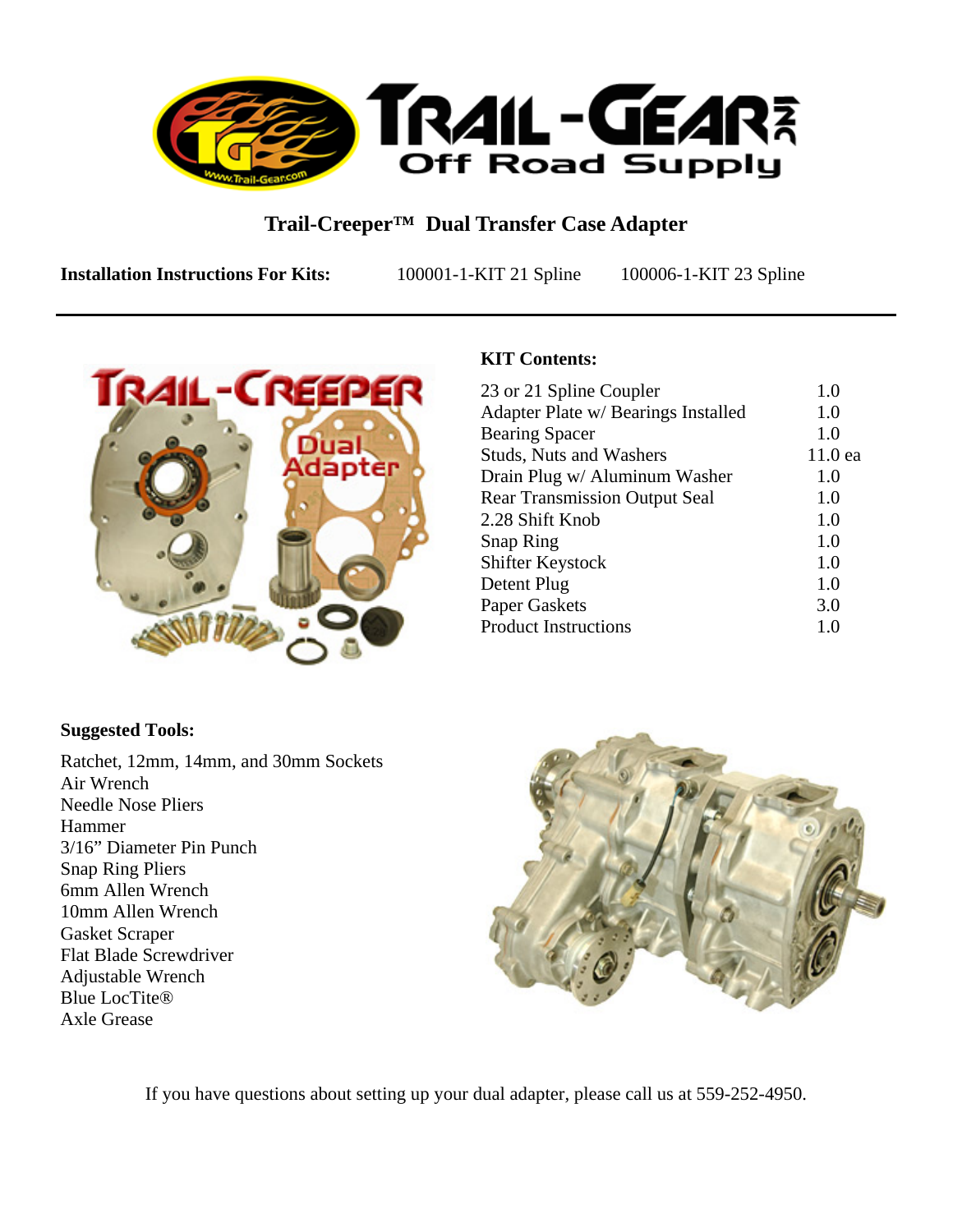#### **What is the difference between 21 and 23 Spline Gears?**

 The transfer case input gear is the gear that slides into the transmission. V6 and turbo transmission use a 23 spline gear that is slightly larger than the 21 spline gear used on 4 cylinder transmissions. On a single transfer case you must use the gear type that matches the transmission.

 If you are building a dual transfer case assembly, the front case input gear must match the transmission output gear. The rear case of a dual transfer case can be set up with either 21 or 23 spline gears. When purchasing a dual transfer case adapter you can choose to purchase a 21 or 23 spline version. The only difference between a 21 and 23 spline dual adapter is the coupler that connects the front and rear case. It is important to match the dual adapter and rear gear set. If your rear case is going to run the stronger 23 spline gears you must also run a 23 dual adapter coupler. If your rear case is going to use 21 spline gears, then the dual adapter coupler must also be 21 spline.

 In a dual transfer case with 21 spline gears in both cases the weak spot and most common failure point is the input gear to the rear case. A dual transfer case built with 21 spline gears in the front case and 23 spline gears in the rear case is stronger and now the most likely point of failure becomes the rear output shaft. If you're purchasing both a dual adapter and 4.70 gears for the rear case, order both in 23 spline. There is no cost difference building with 23 spline parts if you order both the dual adapter and gears in 23 spline configurations.

 To build a dual transfer case crawler, you will need most of the parts that make up high/low section of a gear-driven Toyota transfer case. Below is a photo showing the factory parts that you will need from a stock

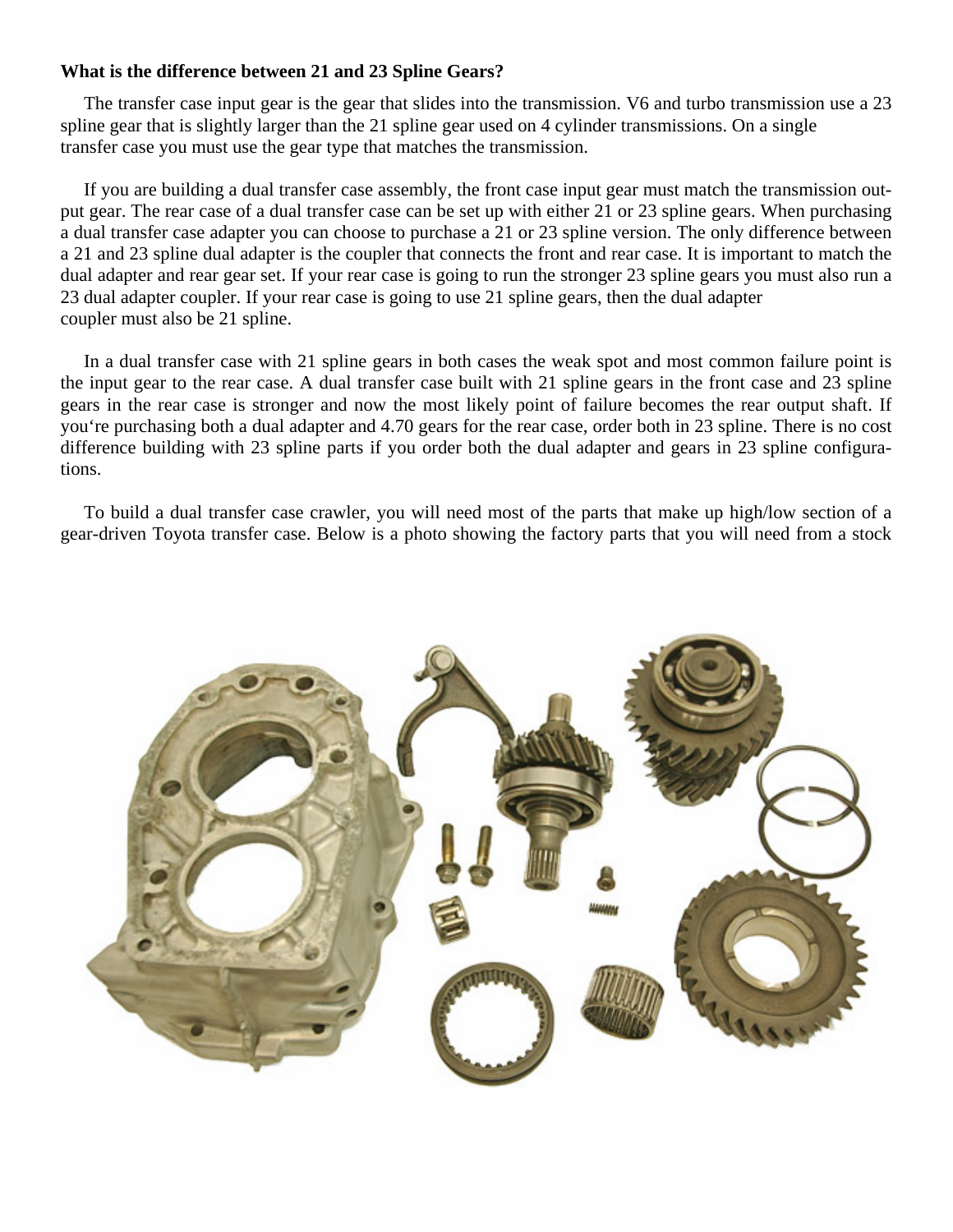

Weld the provided key stock to the side of the shift fork as shown above. This prevents the front transfer case shifter from going side to side and only allows it to shift front and rear.

If you have a forward shift transfer case, this is what your shift rail will look like with the keystock welded in place.



If your rear case has this hi-lo shift rail, follow step 3, otherwise, move on to step 5.



Perform this step only after reviewing step 2. Cut 3/8" off of the flat side of the hi-lo shift rail.



After cutting, your shift rail should look like the bottom one in the image above.



Using a brush, apply axle grease to the base of the coupler.



Slide the coupler bearing over the coupler.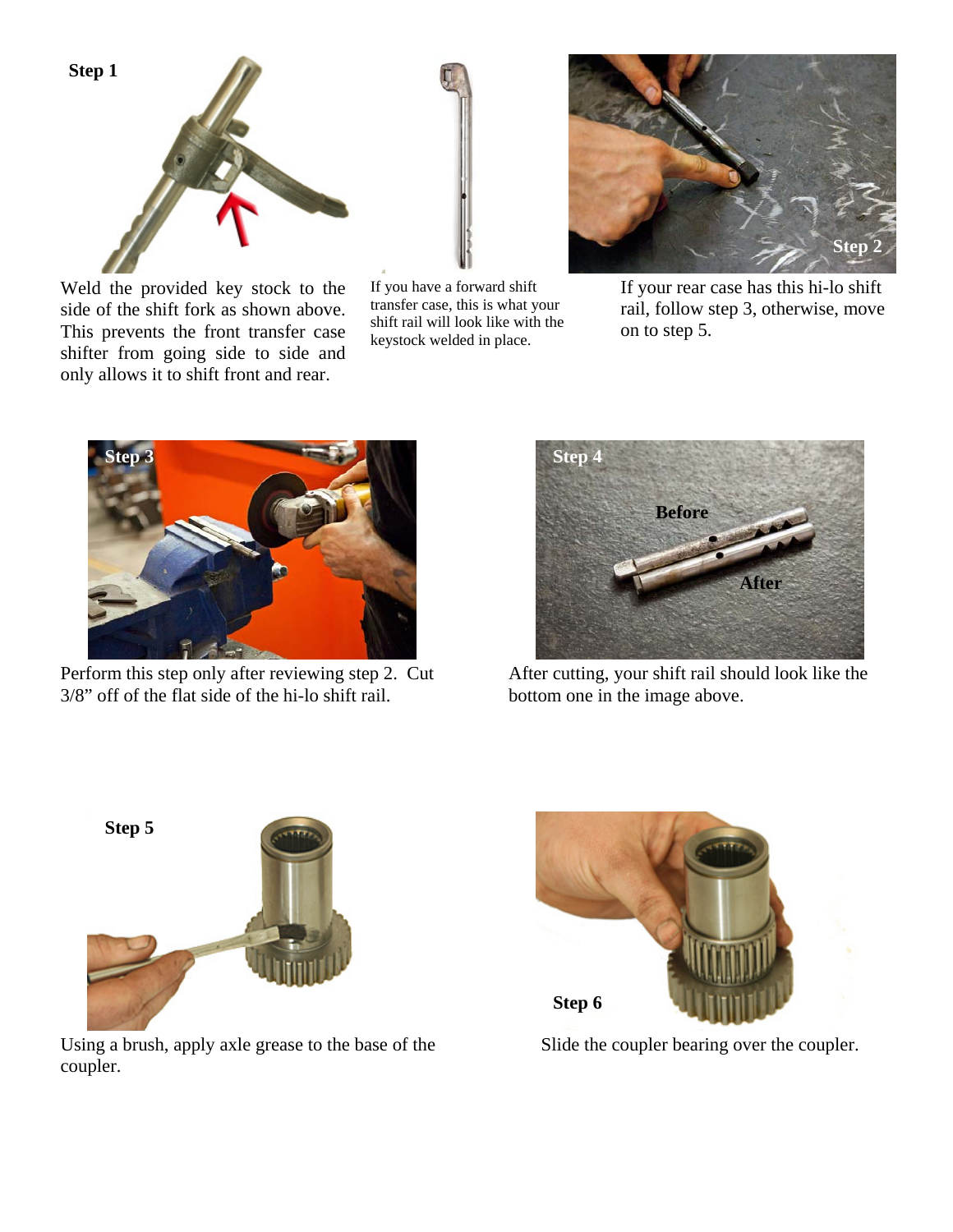



Grease the coupler bearing. Slide the 2.28 low speed gear over the coupler bearing.



Slide the provided bearing spacer onto the coupler, above the low speed gear.



Hold the bearing spacer with one finger and flip the assembly upside down. Slide the coupler (with spacer, bearing and low speed gear) into place on the dual adapter as shown above.



Turn the adapter over so that the coupler is under the adapter. Apply the provided snap ring to the coupler.



Turn the dual case adapter over so that the low speed gear previously installed is again facing up.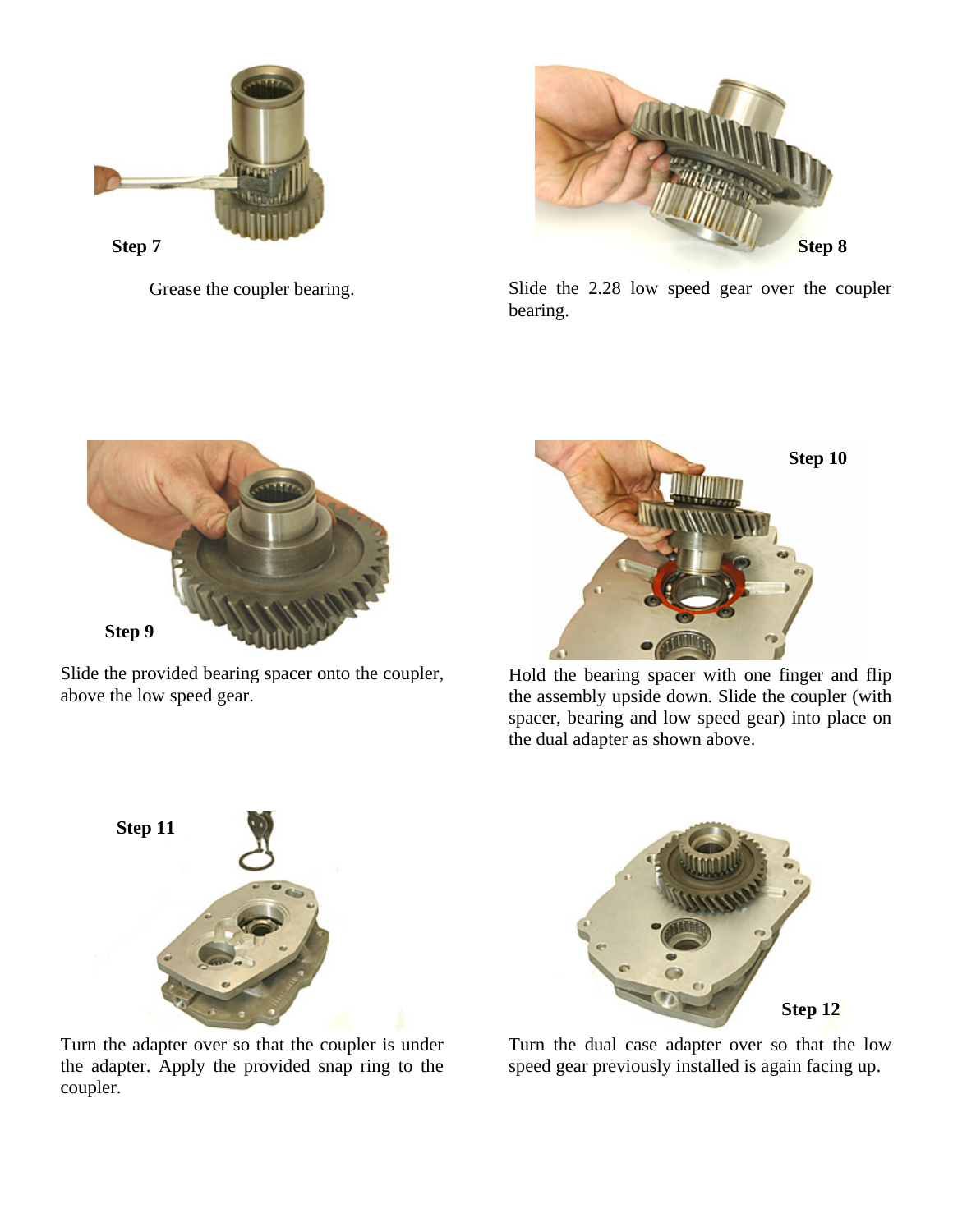



Place the collar into the shift fork groove. Slide the high/low shift rail, fork and collar onto coupler. Note the position of the shift rail going into the dual adapter.



Fully seat the shift fork assembly onto the low speed gear. This may require turning the shift hub slightly.



Apply grease to the dual case needle bearing.



Install the counter shaft into the adapter plate needle bearing.



Grease the pocket bearing from the original transfer case.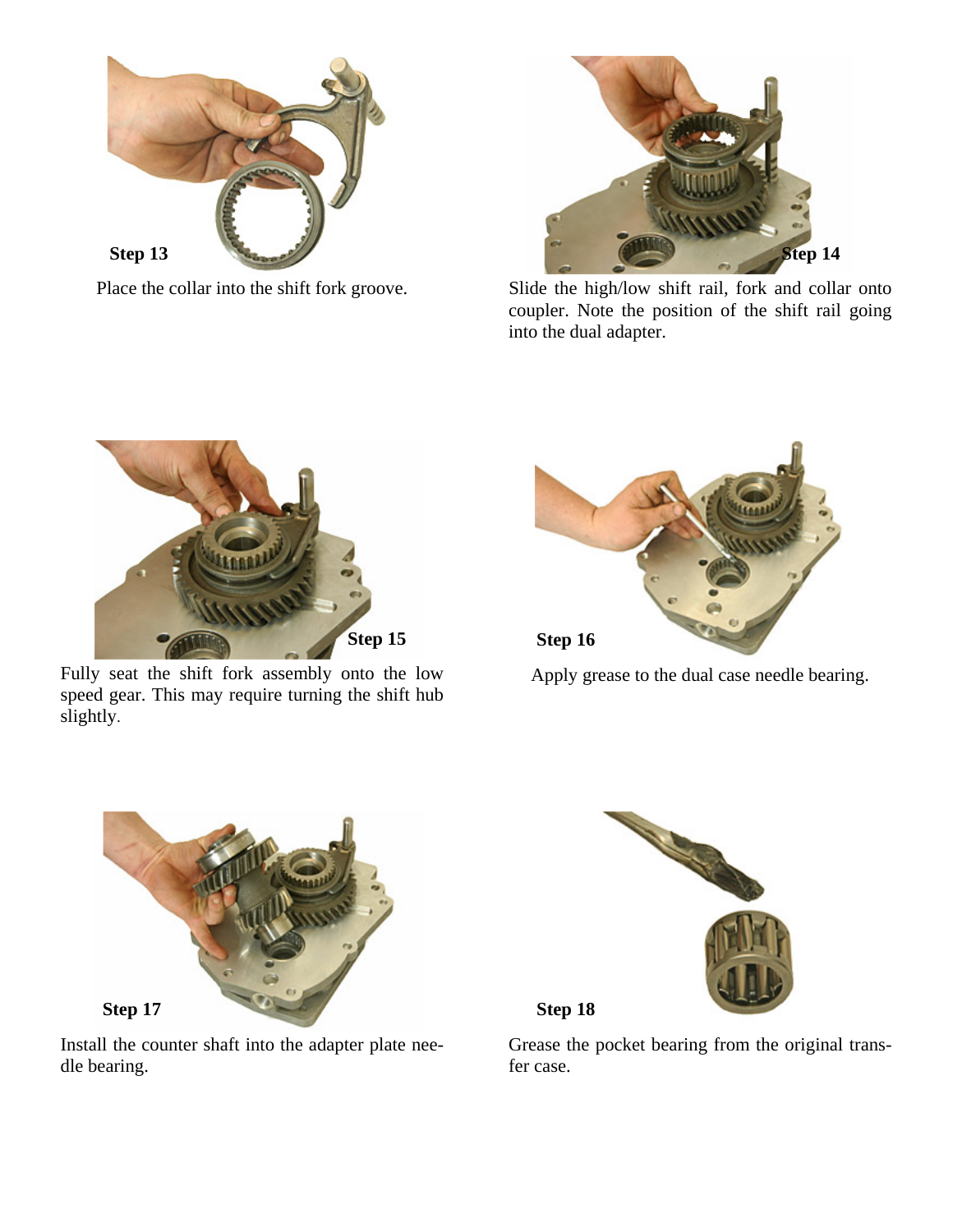

Install the pocket bearing into the coupler.



Slide the input gear into the coupler pocket bearing.



Seat the input gear all the way down so that it meshes with the counter shaft gear.



Insert dowel pins into holes.



Place the gasket onto the face of dual adapter as shown.



Install five of the new studs into the empty reduction housing.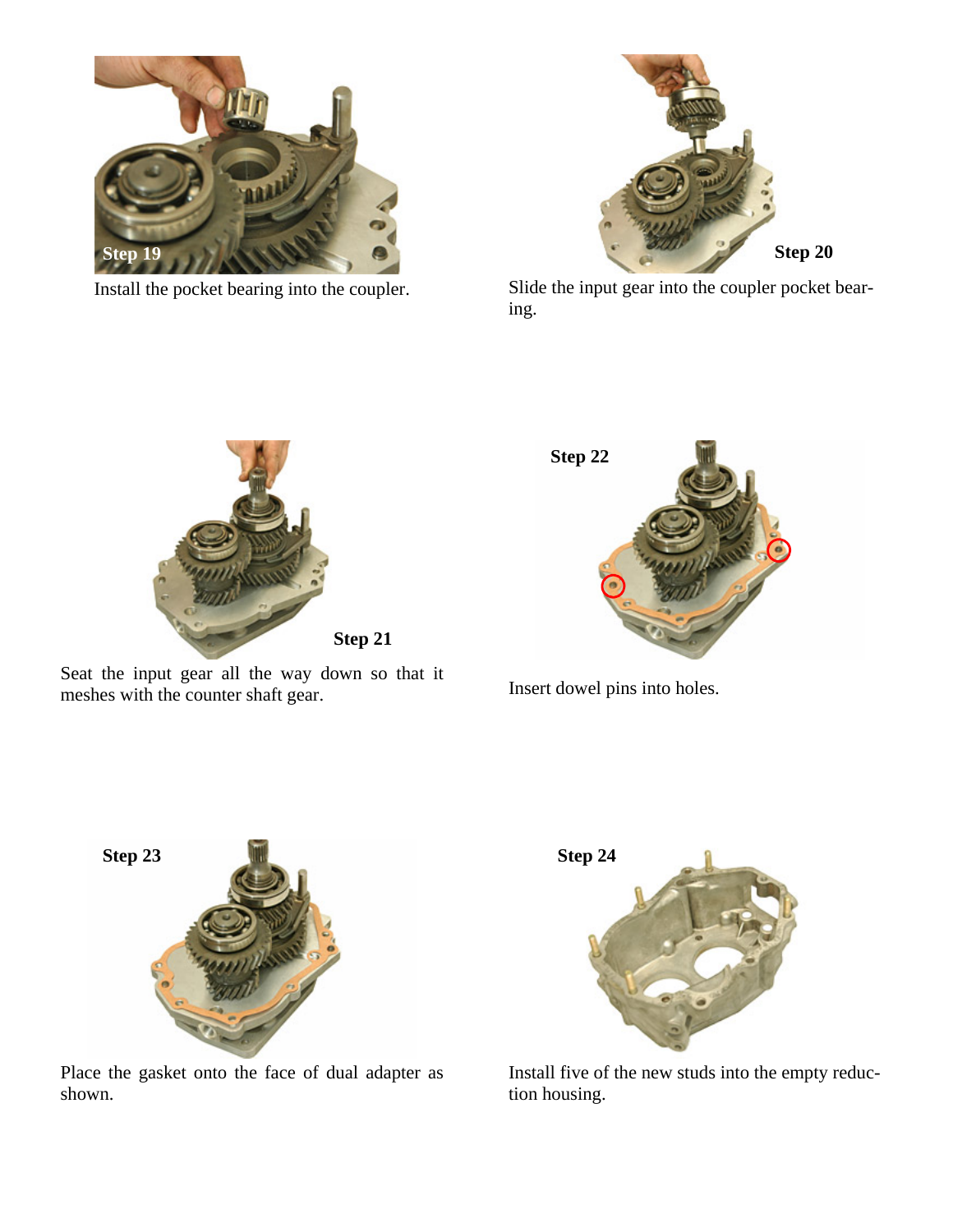

Place housing on adapter.



Install two stock bolts in the passenger side of the dual adapter.



Install the nuts and tighten.



Slide the snap ring into place over the counter shaft bearing.





Install the snap ring over the input gear bearing. Place the original detent ball into the hole on the passenger side of the dual adapter.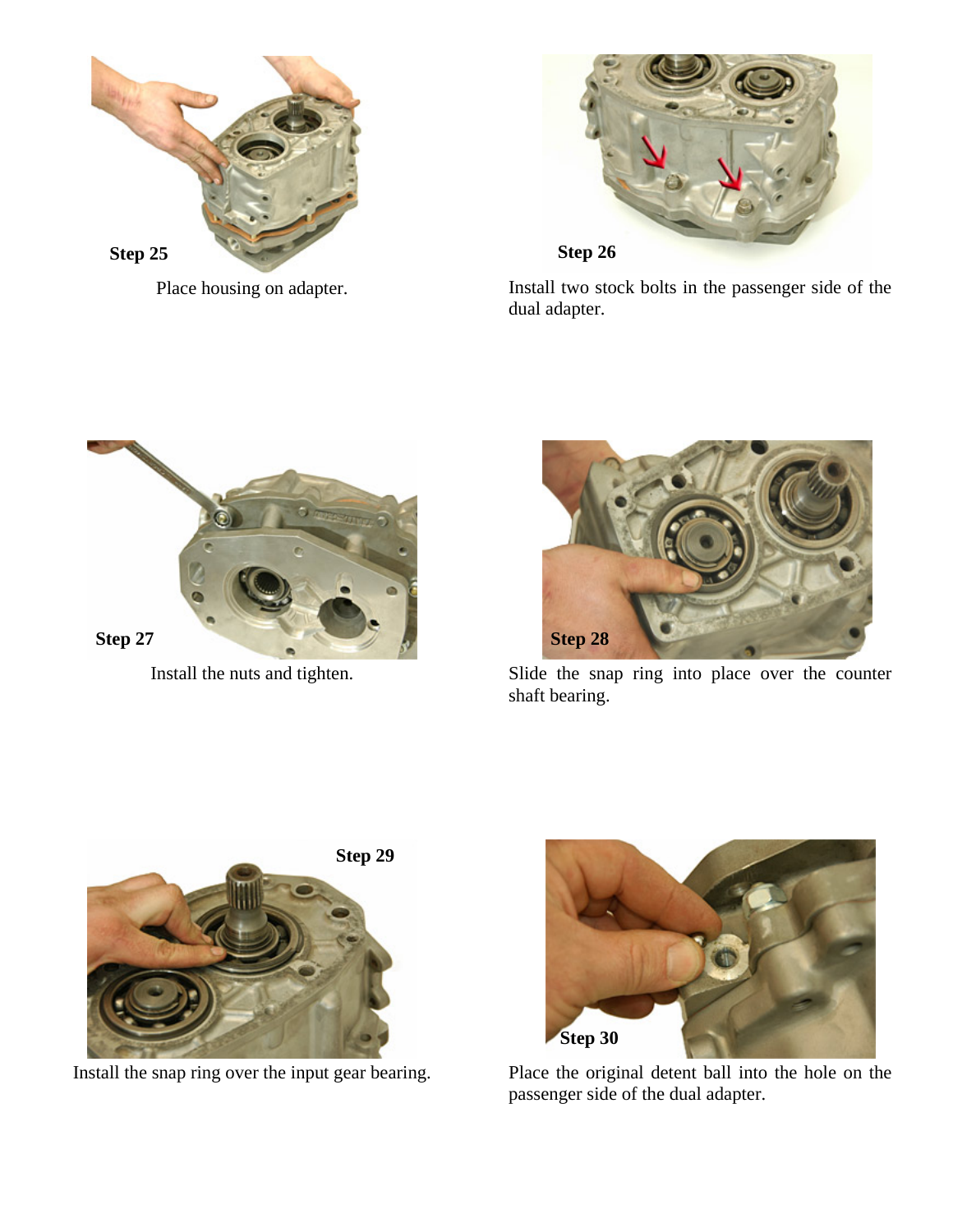

Place the original detent spring into the hole on the passenger side of the dual adapter.



Place a drop of LocTite® onto the detent ball plug and install into the adapter using a 6mm allen wrench.



Install the drain plug and the gasket (provided with the kit) in to bottom of the dual adapter. Tighten using 10mm Allen wrench.



The shift rail that was located on the passenger side of the reduction housing is no longer used. Install the provided plug into the driver side 4WD indicator hole. Apply LocTite™ to the threads to prevent the plug from coming out.



Your crawl box is now ready for installation on your transfer case.



Install six studs (provided with the kit) into the face of the rear transfer case.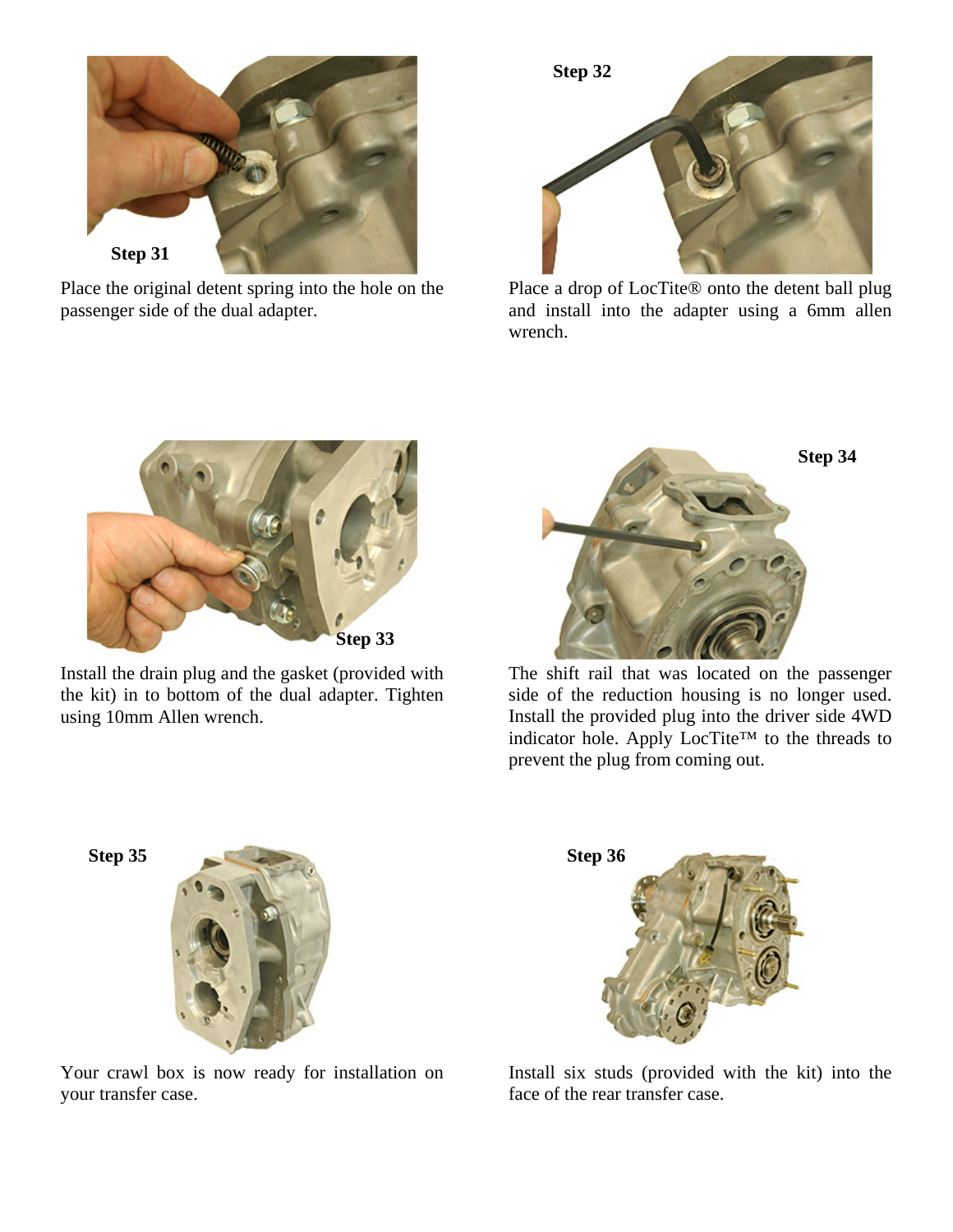

Two gaskets are provided for mating the front and rear units together. Choose the gasket that best fits your model of t-case. Slide the gasket over the studs previously installed into the rear case. Slide the front dual case onto the studs in the rear case until the mating surfaces contact. Install the nuts to connect the cases together.